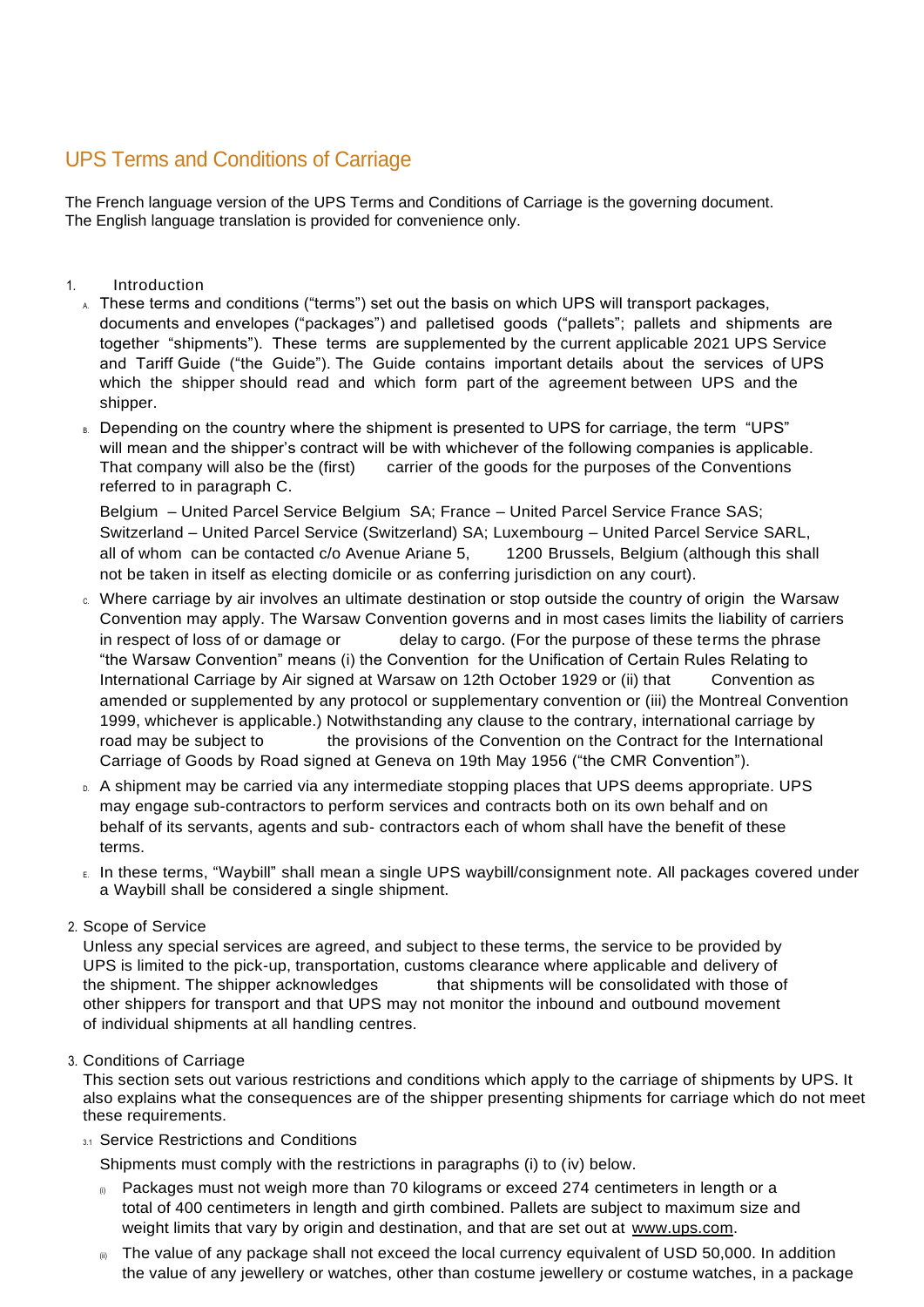shall not exceed the local currency equivalent of USD 500, except to the extent provided otherwise at ups.com/jewelry. The value of any pallet may not exceed the local currency equivalent of USD 100,000.

- (iii) Shipments must not contain any of the prohibited articles listed in the Guide including (but not limited to) articles of unusual value (such as works of art, antiques, precious stones, stamps, unique items, silver or gold), money or negotiable instruments (such as cheques, bills of exchange, bonds, savings books, pre-paid credit cards, share certificates or other securities), firearms and dangerous goods.
- $<sub>W</sub>$  Shipments must not contain goods which might endanger human or animal life or any means of</sub> transportation, or which might otherwise taint or damage, in any manner whatsoever, other goods being transported by UPS, or the carriage, export or import of which is prohibited by applicable law.

The shipper shall be responsible for the accuracy and completeness of the particulars inserted in the Waybill and for ensuring that all shipments set out adequate contact details for the contact person for the shipper and receiver of the shipment and that they are so adequately packed, marked and labelled, their contents so appropriately described and classified and are accompanied by such documentation as may (in each case) be necessary to make them suitable for transportation and to comply with the requirements of the Guide and applicable law. Unless a different service level is clearly selected on the Waybill or other applicable UPS shipping documentation, shipments will be carried under the Express (or Express Freight) service (where available to the selected destination) and all applicable charges will be calculated accordingly.

The shipper guarantees that all shipments presented for carriage under these terms comply with the restrictions in paragraphs (i) to (v) above and have been prepared in secure premises, by him (in the case of an individual shipper) or by reliable staff employed by him or (where different) by the party tendering the shipment to UPS and have been protected against unauthorised interference during their preparation, storage and transportation to UPS. UPS relies on this guarantee in accepting any package for carriage hereunder.

- 3.2 Perishable and temperature sensitive goods will be transported provided that the shipper accepts that this is at its own risk. UPS does not provide special handling for such shipments.
- 3.3 Refusal and Suspension of Carriage
	- $_{\odot}$  If it comes to the attention of UPS that any shipment does not meet any of the above restrictions or conditions or that any COD amount stated on a COD Waybill exceeds the limits specified in paragraph 8, UPS may refuse to transport the relevant shipment (or any shipment of which it is a part) and, if carriage is in progress, UPS may suspend carriage and hold the shipment (or any shipment of which it is a part) to the shipper's order.
	- $\mathfrak{g}$  UPS may also suspend carriage if it cannot effect delivery, if the receiver refuses to accept delivery, if it is unable to effect delivery because of an incorrect address (after having used all reasonable means to find the correct address) or because the correct address is found to be in another country from the one set out on the shipment or Waybill or if it cannot collect amounts due from the receiver on delivery.
	- (iii) Where UPS is entitled to suspend carriage of a shipment (or any shipment of which it is a part), it is also entitled to return it to the shipper at its own discretion.
- $34$  The shipper must pay and indemnify UPS for any reasonable costs and expenses (including storage), incurred by UPS, any losses, taxes and customs duties UPS may incur and all claims made against UPS because (i) a shipment does not meet any of the restrictions, conditions or representations in paragraph 3.1 above, (ii) of any refusal or suspension of carriage or return of a shipment (or part thereof) by UPS which is allowed by this paragraph 3, or (iii) of a failure by the shipper to comply with these terms. In the case of the return of a shipment (or part thereof), the shipper will also be responsible for paying all applicable charges calculated in accordance with the prevailing commercial rates of UPS.
- 3.5 If the shipper tenders to UPS a shipment which fails to comply with any of the restrictions or conditions in paragraph 3.1 above without UPS' express written consent, UPS will not meet any loss howsoever arising which the shipper

may suffer in connection with the carriage by UPS of such shipment (regardless of whether that failure to comply has caused or contributed to the loss and notwithstanding any negligence, except willful misconduct, of UPS or any negligence, including willful misconduct, of its employees, contractors or representatives) and, if UPS does suspend carriage for a reason allowed by these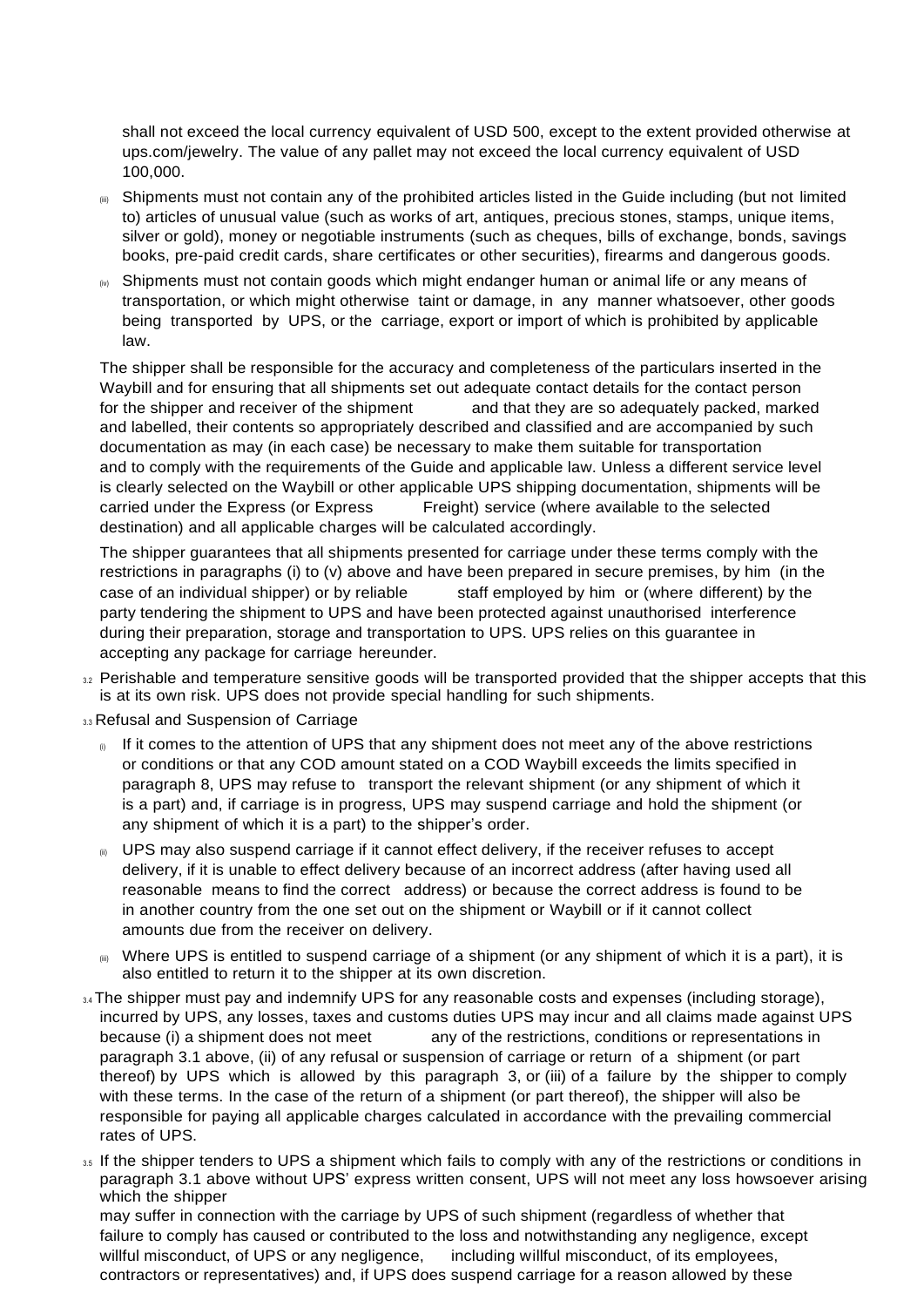terms, the shipper shall not be entitled to any refund on the carriage charges it has paid. UPS may bring a claim in the event those conditions are not complied with in respect of such non-compliance.

- 16 If, having suspended carriage of a shipment (or any relevant part thereof) in accordance with these provisions, UPS is unable within a reasonable time to obtain the shipper's instructions on its disposition or to identify the shipper or any other person entitled to the goods (having if necessary opened the package), UPS shall be entitled to destroy or sell the shipment, at its absolute discretion. The proceeds of any such sale shall first be applied to any charges, costs or expenses (including interest) outstanding in respect of the shipment or otherwise from the shipper concerned. Any balance shall be held to the shipper's order.
- 3.7 Unless prohibited by law, UPS reserves the right, but is not obliged, to open and inspect, or scan by means of X-ray, any shipment tendered to it for transportation at any time.
- 4. Customs Clearance

When a shipment requires customs clearance, it is the shipper's obligation to provide, or to ensure that the receiver will provide, UPS with complete and accurate documentation for the purpose but UPS will unless instructed otherwise, act on behalf, at the expense and at the risk of the shipper or receiver in obtaining customs clearance. It is agreed that, in the case of shipments whose points of despatch and destination are both within the same customs area, UPS only performs customs clearance if instructed to do so. The shipper also agrees that UPS may be considered as being the receiver of the package or shipment for the sole purpose of appointing a customs broker to carry out any customs clearance, in so far as allowed by law.

#### 5.P ay m ent

 $5.1$  The rates for carriage and other services are set out in the Guide. If they are not paid before shipment, all charges must be paid within 7 days of receipt of invoice or within such other period as the shipper may have agreed in writing

with UPS. UPS may verify the actual and/or dimensional weight of shipment and, if greater than the declared weight, invoice on such basis. Unless proved otherwise, an invoice shall be considered for this purpose to have been received three business days following the date of invoice.

- $5.2$  If (a) UPS is required to pay any taxes, duties or levies on behalf of the shipper, receiver or a third party, (b) the selected billing option indicates that the receiver or a third party should pay any charges, or (c) any taxes, duties, penalties, charges or expenses are imposed, rightly or wrongly by government authorities, or incurred by UPS due to any circumstances, including any failure by the shipper or the receiver to provide correct information and documentation or any permits or licences required in connection with carriage, the shipper shall be jointly and severally liable to UPS with the receiver and such third parties for such amounts. In each case where the selected billing option indicates payment is to be charged, at first, to the receiver or any third party, UPS will (without prejudice to the shipper's contractual liability for payment), first demand payment of the relevant amount from the receiver and/or the third party. If the amount in question is not immediately paid to UPS in full by any of the above parties, the amount will be payable by the shipper on first written demand. In any other cases, the shipper hereby undertakes to pay the mentioned amounts to UPS at first request. UPS shall not be obliged to separately file a claim against the receiver or any third party for payment. In case of doubt, the burden of proving that the amount has been paid lies on the shipper.
	- 5.3 Any sum payable to UPS which is overdue will, automatically and without need to any formal notice, bear interest at the rate of 12% per year in Belgium, of 5% per year in Switzerland, equal to the legal interest rate applicable in Luxembourg and equal to three times the legal interest applicable in France, from the due date to the date UPS receives payment, whether before or after judgment. In addition UPS has the right to charge a late payment administration fee of maximum EUR 40 (CHF 44 in Switzerland) per invoice for supplementary administrative costs, surveillance of the debtors and trade nuisance.

In Belgium, moreover, without the need for any formal notice of default to be given to the debtor, the outstanding invoice amount is increased by 10%, with a minimum of EUR 75 as compensation for extra-judicial and other relevant claim costs, notwithstanding the right of the creditor to seek compensation for costs incurred for any claim brought before a court.

 $5.4$  If any sum is not paid by the shipper, receiver or some other party obliged to pay the price of the shipment under these terms, UPS may hold any shipments it is carrying (or part thereof) until it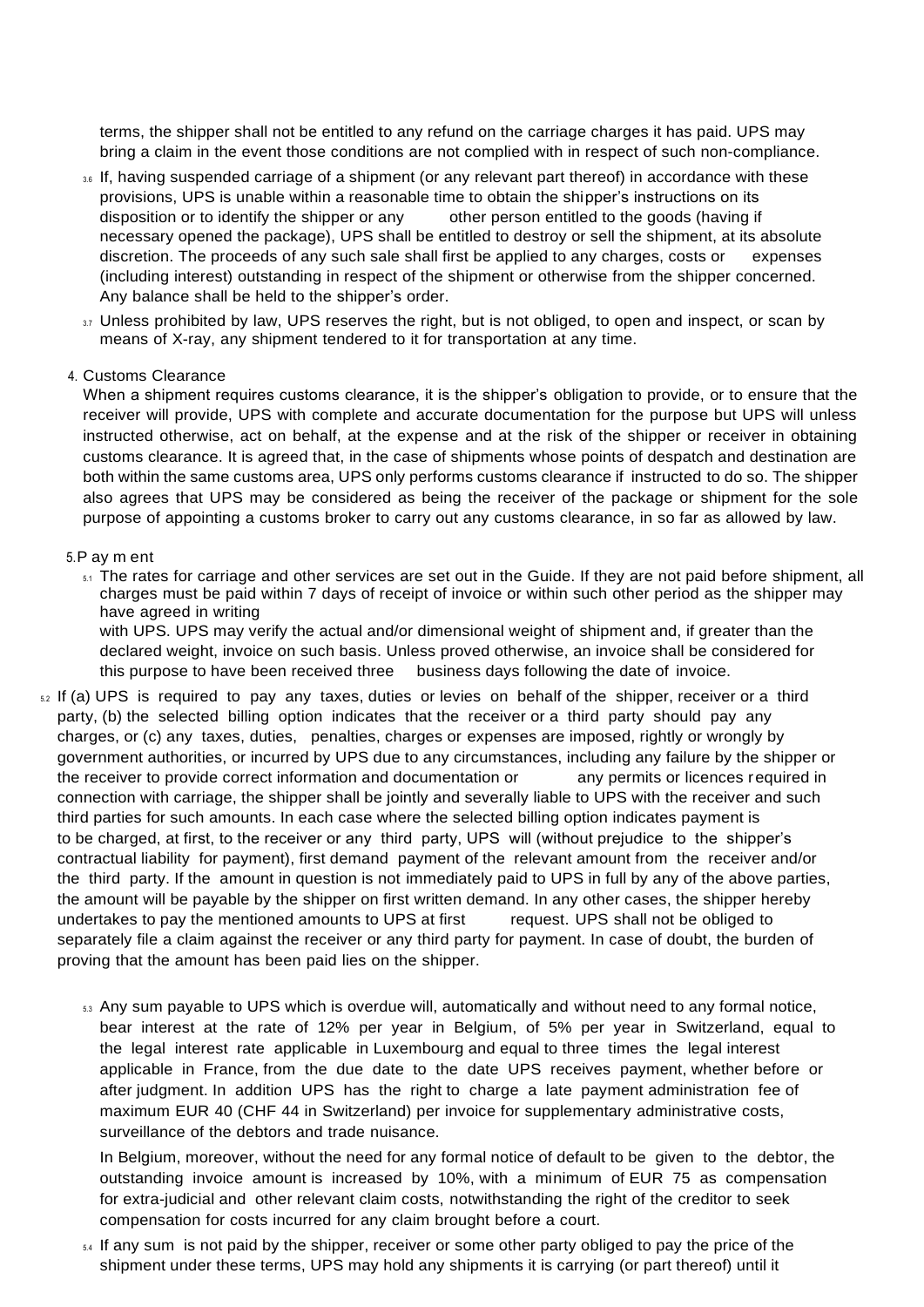receives payment in full or to sell them and use the proceeds to make good the debt to it in accordance with applicable local law. Any unpaid balance will remain payable.

5.5 UPS' rates for carriage set out in the Guide are calculated only for the carriage of shipments which do not exceed in value the local currency equivalent of the amount set forth in paragraph 3.1 (ii) (or other applicable value, if lower).

In the event that UPS is informed that it has carried a shipment without UPS' express written consent, exceeds this value, then, in addition to the otherwise applicable rates and charges and any other remedies under these terms, an additional carriage charge equivalent to 5% of the value mentioned in paragraph 3.1 (ii).

#### 6. Force Majeure

If UPS is unable to start or continue with carriage of the shipper's shipment for a reason beyond its control, UPS will not be in breach of its agreement with the shipper but will take all steps that are reasonably practicable in the circumstances to commence or continue the carriage. Examples of events beyond UPS' control are disruption to air or ground transportation due to bad weather, fire, flood, war, hostilities, civil disturbance, acts of government or other authorities (including, without limitation, customs) and labour disputes or obligations affecting UPS or some other party and situations presenting a significant safety risk to the employees, shipments or vehicles of UPS or its contractors.

Any regulatory changes, including the organization of transport, customs, the free movement of persons and goods, and any disruption of transport, whatever it may be, following the UK's exit from the European Union should be considered a force majeure event exempting UPS of any responsibility.

7. Money Back Guarantee

For certain services and destinations, UPS offers a money back guarantee on the shipping charges. Details of its applicability, terms and conditions and of the corresponding delivery and latest pick up time for the relevant destination and service are as set out in the Guide and on the UPS website (www.ups.com), each as current at the time the goods are accepted for carriage, and can also be confirmed by contacting the shipper's local UPS call centre. For the avoidance of doubt, the liability of UPS under the money back guarantee is limited to the above and the guarantee does not otherwise constitute any form of undertaking or representation that the shipment will arrive by any particular time.

#### 8. Collect on Delivery (COD)

For certain destinations as advised by the local UPS call centre, UPS offers a COD service on payment of an additional charge as set out in the Guide. If the shipper makes use of this service, subject to the provisions set out below (including those relating to currency conversion) UPS will collect on behalf of the shipper the COD amount stated on the Waybill. This service is not available for pallets.

COD amount must be specified on the Waybill. It must only be expressed in either EUR or, if different, the currency of the country of destination. Where any of the COD amounts specified on the Waybill, collected from the receiver and/or paid to the shipper are in different currencies from each other, the conversion(s) will be made at such exchange rate(s) as UPS may reasonably determine.

UPS does not accept responsibility for any currency exchange risks.

8.1 Cash COD –Where UPS is instructed on the Waybill in accordance with applicable UPS guidelines to accept cash only, UPS will collect only cash, in the currency of the country of destination. Where cash is collected, the maximum amount collectible in that form on behalf of a shipper shall be the local currency equivalent of USD 5,000 per receiver per day. Notwithstanding the previous rule,, the amount collectible in cash on behalf of a shipper from receivers located in the following countries for COD shipments may not exceed the respective amounts per receiver per day: Austria: EUR 3.500; Belgium: EUR 3.000; Germany: EUR 3.500; Spain: EUR 1.000; Greece: EUR 499; Portugal: EUR 1.000; Italy: EUR 999,99; France: EUR 1.000; Romania: RON 10,000 for individuals, RON 5,000 for legal entities; Sweden: SEK 3.000, Denmark: DKK 20.000; Switzerland: CHF 3.500; Poland: 15.000 PLN; UK: GBP 2,500 . If the shipper specifies a COD amount that exceeds these limits, UPS will automatically be entitled to accept cheques for the whole or any part of that amount.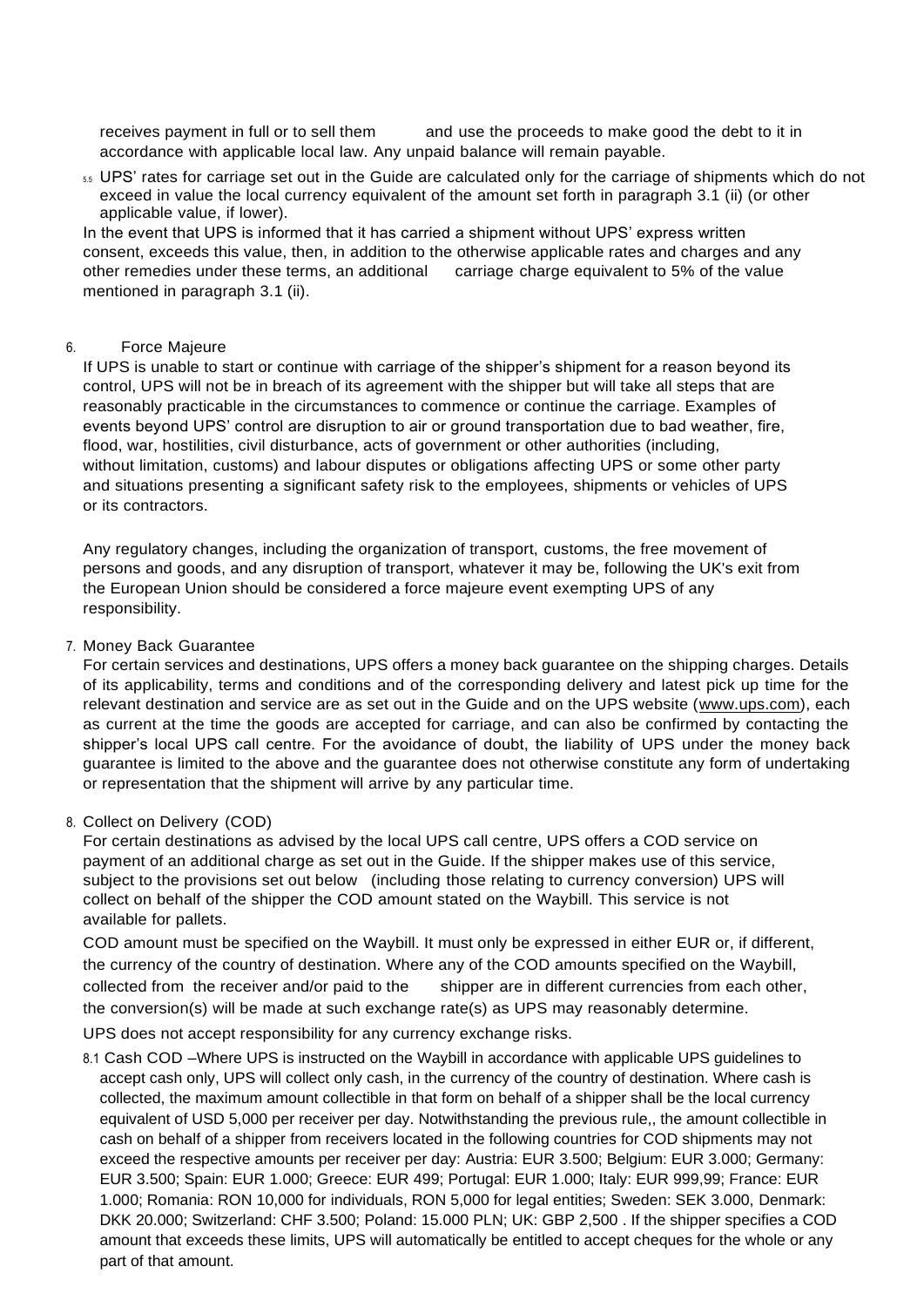Further limitations may apply in certain countries from time to time; details of such limitations will be set out either in the Guides or at the UPS Website [\(www.ups.com\)](http://www.ups.com/).

8.2 Cheque COD – If the Waybill does not clearly instruct UPS to accept only cash, UPS may accept payment either by cheque made out to the shipper that is recognized in the country of destination of the shipment or in cash (subject to

the restrictions in section 8.1). Where payment by cheque, the maximum amount collectible by UPS shall not exceed the equivalent of 50.000 USD per package (or other applicable value, if lower). Where UPS is permitted to accept a cheque, it may collect a cheque denominated in either EUR or, if different, the local currency of the country of destination.

8.3 Payment of Collected COD Amounts – Where UPS collects cash, UPS will pay to the shipper an equivalent amount in the local currency of the country where the shipment was presented to UPS for transportation. UPS may make such payments of COD amounts by either wire transfer to any bank account notified to UPS by the shipper or issuing a cheque in favour of the shipper.

Any cheques in favour of the shipper, issued either by UPS as set out above or by the receiver and collected by UPS pursuant to Section 8.2, may either be forwarded to the shipper by regular mail at the shipper's risk or handed over to the shipper or to any other person appearing to have authority to accept the cheque on the shipper's behalf.

- 8.4 In the event of non-receipt by the shipper of the due COD amounts, the shipper must notify UPS in writing within 45 days of the date of delivery.
- 8.5 The shipper will be responsible for all losses, expenses and any claims made against UPS by the receiver or a third party, where UPS cannot deliver a shipment because the receiver refuses to pay the COD amount in the appropriate form or refuses to accept the relevant shipment.
- 8.6 The liability of UPS in respect of the COD amounts to be collected shall not exceed the lesser of these three amounts: the applicable maximum COD amount collectible under these terms, the COD amount indicated on the Waybill,

or the real value of the goods handed to UPS in view of their COD delivery. Further, the COD amount shall not in any event exceed the value of the goods plus applicable carriage charges. For the avoidance of doubt a COD amount does not constitute declaration of a value for the purpose of paragraph 9.4 or otherwise and therefore shall not affect the liability of UPS for any delay, loss or damage to the goods themselves.

UPS does not accept any responsibility for any dishonest or fraudulent acts on behalf of the receiver including, but not limited to, presenting a fraudulent cheque or one which is later dishonoured, or for cheques incorrectly completed by the receiver.

- 9. Liability
	- 9.1 Where the Warsaw or CMR Conventions or any national laws implementing or adopting these conventions apply (for convenience referred to as Convention Rules) or where and to the extent that other mandatory national law applies, the liability of UPS is governed by and will be limited according to the applicable rules.
	- 9.2 Where Convention Rules or other mandatory national laws do not apply, UPS's liability shall be exclusively governed by these terms. UPS will be liable only in case of UPS's negligence. In any event, UPS's liability shall be limited to actually direct proven damages to the goods themselves (with the exclusion of any consequential or indirect damage), capped (these limitations applying according to the country where the shipment is presented to UPS for carriage) to a maximum amount of:

France, EUR 85 per shipment or, if

higher, 8,33 SDR per kilogram of the

relevant goods; Switzerland, 130 CHF

per shipment or, if higher, 8,33 SDR per

kilogram of the relevant goods;

Luxembourg and Belgium, EUR 85 per shipment or, if higher, 8,33 SDR per kilogram of the relevant goods;

unless a higher value has been declared by the shipper under paragraph 9.4 below. An SDR is a unit of account adopted by the International Monetary Fund and its current value is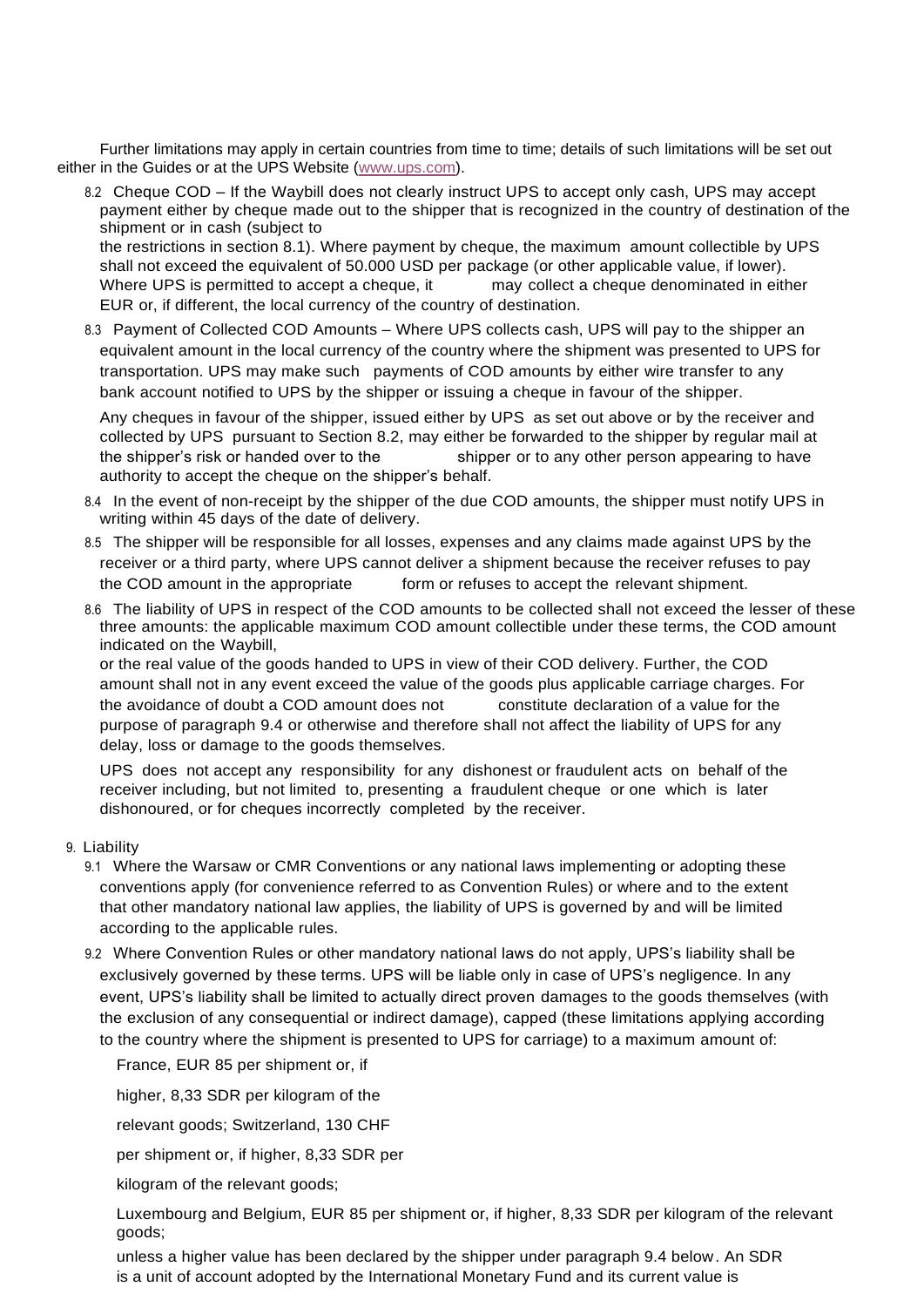regularly published in major financial newspapers. As at the date of publication of these terms 8.33 SDRs was equal to approximately EUR 9.

- 9.3 If the claimant (or any person from whom he derives his right to claim) has caused or contributed to any loss, damage or delay to a package or pallet, any liability UPS may incur in respect thereof (limited as above) may be reduced or extinguished in accordance with the law applicable to such contributory negligence.
- 9.4 Subject to the provisions of paragraph 9.5, the shipper may obtain the benefit of a greater limit of liability than UPS provides under paragraph 9.2 above or than is provided by Convention Rules or other mandatory national law.

The shipper may do so by declaring a higher value on the Waybill and paying an additional charge as stated in the Guide. If the shipper declares a higher value for carriage and pays the applicable charge, then UPS's liability shall be limited to proven damages of not exceeding the sum so declared. The declared value of the goods concerned shall not in any event exceed the limits specified in paragraph 3.1 (ii).

9.5 Save where mandatory provisions of the applicable laws require otherwise, UPS does not accept responsibility for lost profits (lucrum cessans) and indirect or consequential damages such as but not limited to purely economic losses, loss of business opportunities or loss of sales or loss of goodwill.

UPS shall not be liable for any damage to or loss of any packaging or pallet skids.

#### 10.Delivery

UPS may deliver a shipment to the receiver or to any other person appearing to have authority to accept delivery of the shipment on the receiver's behalf (such as persons at the same premises as the receiver). If no such person is available the package may be left in the receiver's letterbox (if suitable), delivered to the neighbour, unless the shipper has excluded such delivery options by using the applicable additional service. The receiver shall be informed of any alternate delivery arrangements (or redirection to a UPS Access Point®) by note left at their premises.

Notwithstanding the previous paragraph, and unless otherwise agreed with the shipper, UPS may apply any alternative delivery methods chosen by the receiver in accordance with the UPS My Choice® Service Terms or any other agreement between UPS and the receiver. Such alternative delivery methods include, without limitation, redirecting delivery of a package to an alternate address (including a UPS Access Point), authorizing the driver to leave a package at the receiver's premises, modifying a service selected by the shipper or, rescheduling delivery. The shipper also agrees the receiver may receive delivery information regarding a package. The shipper expressly waives any claim it may have against UPS arising from UPS following any such instructions provided by the receiver.

UPS may use an electronic device to obtain proof of delivery and the shipper agrees that it will not object to UPS relying on a printed copy of this as evidence merely on the grounds that the information concerned is obtained and stored in electronic form.

Save where Convention Rules or other mandatory national laws require otherwise, UPS accepts no responsibility in any circumstances to suspend carriage, redirect delivery (whether to a different receiver or address from that named on the Waybill) or return a package to its shipper and, in the event that it should attempt but fail to do so, shall have no liability for any losses thereby occasioned.

## 11.Data Protection

11.1 UPS has the right to process data provided by the shipper or receiver in connection with carriage by UPS, to transfer such data to other group companies and contractors of UPS, including in other countries which may not have the same level of data protection as the country where the shipment is presented to UPS, and to have it processed there if and to the extent the transfer and processing of the data in such countries is required for performing the agreed shipment services.

The shipper warrants that it (i) has obtained personal data the shipper provided to UPS for the shipment lawfully, (ii) is authorized to provide such data to UPS, including if and to the extent the transfer and processing of the data in such countries is required for performing the agreed shipment services, and (iii) has obtained informed and specific consent from such receiver that UPS may send e-mail and other notifications related to the agreed shipment services to the receiver.

UPS uses the shipper's personal data provided by the shipper in accordance with the UPS Privacy Notice published on UPS's web site at <https://www.ups.com/fr/en/support/shipping-support/legal-terms-conditions/privacy-notice.page>